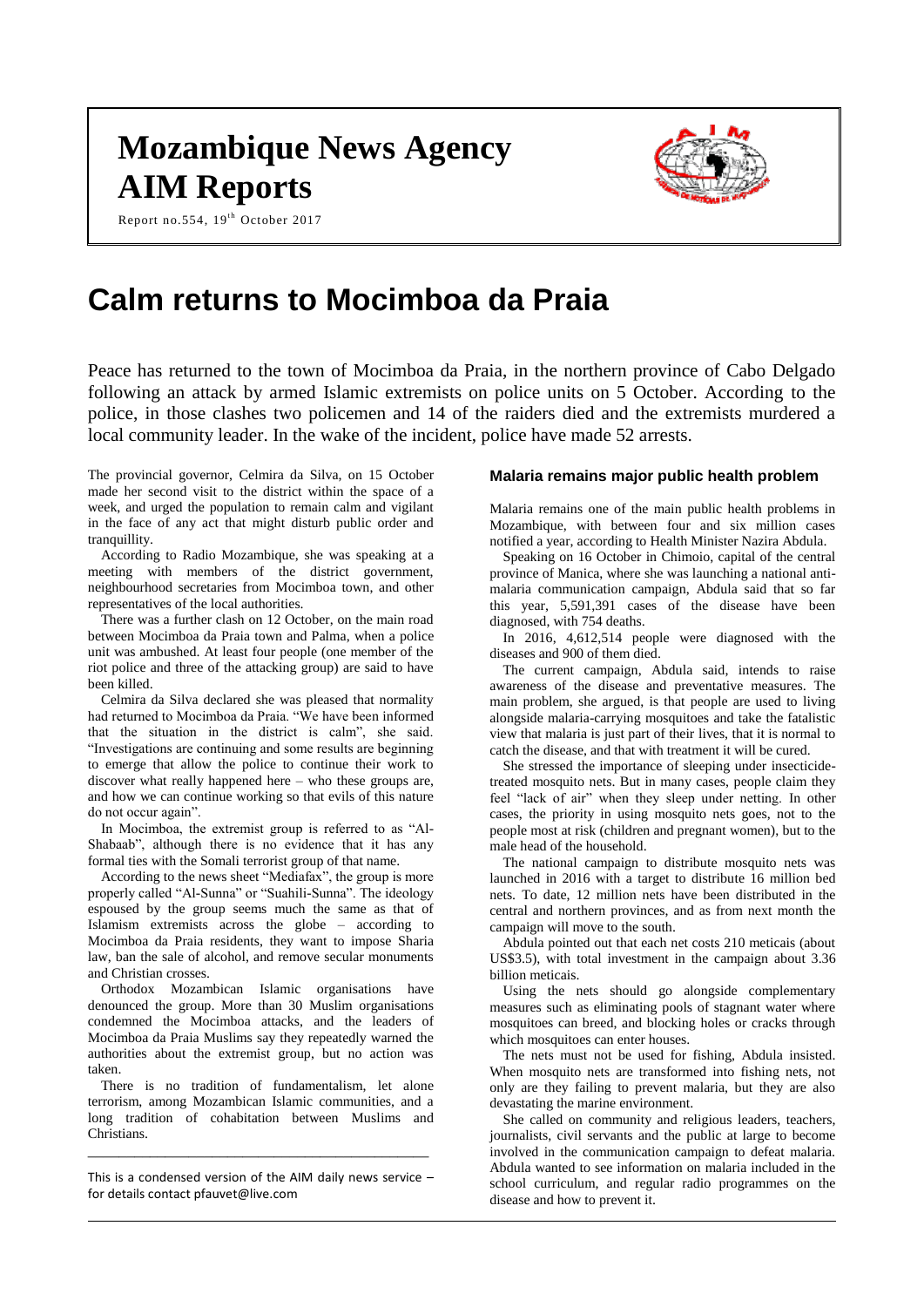#### **Assurances given on pigeon pea exports**

The director of the Mozambique Grain Institute (ICM), Joao Macaringue, and the Indian High Commissioner to Mozambique, Rudra Gaurev Shresth, on 18 October insisted that Mozambique can continue exporting pigeon peas to India, despite the restriction on imports of this crop announced by India in August.

Speaking alongside the High Commissioner at a Maputo press conference, Macaringue said that Mozambique is the only country in the world not affected by the restrictions, due to a memorandum of understanding between the two countries, signed when Indian Prime Minister Narendra Modi visited Mozambique in 2016.

"This agreement envisages an annual quota of 125,000 tonnes", he said. "What remains to be exported this year is 78,000 tonnes".

This follows a recent complaint by Ana Tauacale, chairperson of the National Union of Peasants (UNAC), who said that peasant farmers had been "betrayed", since they had been encouraged to grow pigeon peas, but now found there was no market for the crop. She claimed that the promises from private traders and the government were such that some peasants prioritised pigeon peas over their normal food crops.

Part of the problem seems to be fraud. A recent delegation to India found that Mozambique was being cheated because some non-Mozambican exporters were selling pigeon peas to India using part of the Mozambican quota.

"A good part of the 125,000-tonne quota was used by operators who are not based in Mozambique but who have obtained Mozambican certificates of origin", Macaringue said. To avoid this problem in the future, all sales of pigeon peas to India must be coordinated by the ICM.

Macaringue added that India has promised to provide between five and ten million US dollars so that pigeon peas in excess of the quota can be conserved for later sales.

There is one Mozambican factory which processes pigeon peas in Beira – but Tauacale has complained that peasant farmers know nothing about it. Owned by the Export Trading Group (ETG), the Beira factory was inaugurated by President Filipe Nyusi in August 2016. It has the capacity to process 80 tonnes of pigeon peas a day, and planned to export 22,000 tonnes to India this year.

Known in India as dal, pigeon peas are a key component of Indian cuisine.

#### **President Nyusi stresses need to defend the maritime environment**

Preserving the marine and coastal environment is the duty of all Mozambicans, declared President Filipe Nyusi on 13 October. The President was speaking in Maputo at a ceremony to launch the government's "Policy and Strategy of the Sea" (POLMAR), aimed at strengthening state sovereignty over Mozambican waters, and developing a "blue, profitable and sustainable economy at sea".

The centrality of the sea for a country such as Mozambique, with almost 3,000 kilometres of coastline, is the reason why the government felt it necessary to establish a framework for the use of marine resources in line with the Sustainable Development Goals (SDGs) approved by the United Nations.

POLMAR, the President said, was an instrument to support a strengthening of the state's capacity in maritime governance, including the defence of the environment, the preservation of territorial integrity and the defence of national sovereignty.

#### **Voter mobilisation initiative announced**

Seven Mozambican civil society organisation on 17 October announced the establishment of an initiative entitled "Votar Mocambique" (Vote Mozambique) with the purpose of involving citizens in the entire process surrounding the municipal elections scheduled for 2018 and the presidential, parliamentary and provincial elections of 2019.

The bodies behind the initiative are the Centre for Public Integrity (CIP), the Community Radio Forum (FORCOM), the Institute of Economic and Social Studies (IESE), the Institute for Multi-Party Democracy (IMD), the Civil Society Training Centre (CESC), the Mozambican branch of Women and Law in Southern Africa (WLSA) and the Civil Society Support Mechanism (MASC).

Addressing a Maputo press conference, the director of the initiative, Adriano Nuvunga, said "Votar Mocambique" would have a network of 350 reporters scattered across the country to carry out "journalistic electoral observation".

This work will be carried out in collaboration with the London-based "Mozambique Political Process Bulletin". Similar reporting was undertaken for the 2014 general elections, but the network of reporters had only 190 reporters.

The initiative also has a conflict management component. Previous elections, Nuvunga said, have been marked by conflicts. FORCOM and the IND in particular will work on this issue, monitoring incidents in real time. They intend to set up a "conflict room", where the National Elections Commission (CNE), the political parties, and religious bodies will be represented.

"Votar Mocambique" also intends to mobilise citizens, particularly young citizens, to take part in the elections. Nuvunga noted that in recent elections there have been worryingly high levels of abstention, and the initiative will seek to persuade citizens that it is worth registering as voters and casting their ballots.

# **Partnership with Akon Lighting Africa**

The American singer, Aliaune Thiam Damala, better known as Akon, in partnership with the Mozambican association Machel Fidus, has agreed to inject US\$50 million into a project to electrify rural areas in the central provinces of Manica and Sofala through solar power.

Machel Fidus describes itself as "a Mozambican non-profit organization, led by a strong-willed, sharp-minded, motivated and dynamic young team of entrepreneurs, which aims to promote and implement long lasting sustainable social development projects in Mozambique". Its founder and chairperson is Malenga Machel, the youngest son of the country's first President, Samora Machel.

Mozambique is the first southern African country to establish a partnership with Akon in the continent-wide project known as Akon Lighting Africa.

The Minister of Mineral Resources and Energy, Leticia Klemens, launched the project in Maputo on 12 October. She stressed, "health, education and water supply systems need electricity, if they are to function, and the lack of electricity brings a low level of development".

Akon himself, who is of Senegalese origin, told the launch ceremony that Mozambique, like other African countries, needs a system of renewable energies, particularly in the countryside, which can create opportunities for young people.

Akon Lighting Africa is already being implemented in 11 countries, including Kenta, Senegal, Mali, Gabon and Guinea-Conakry.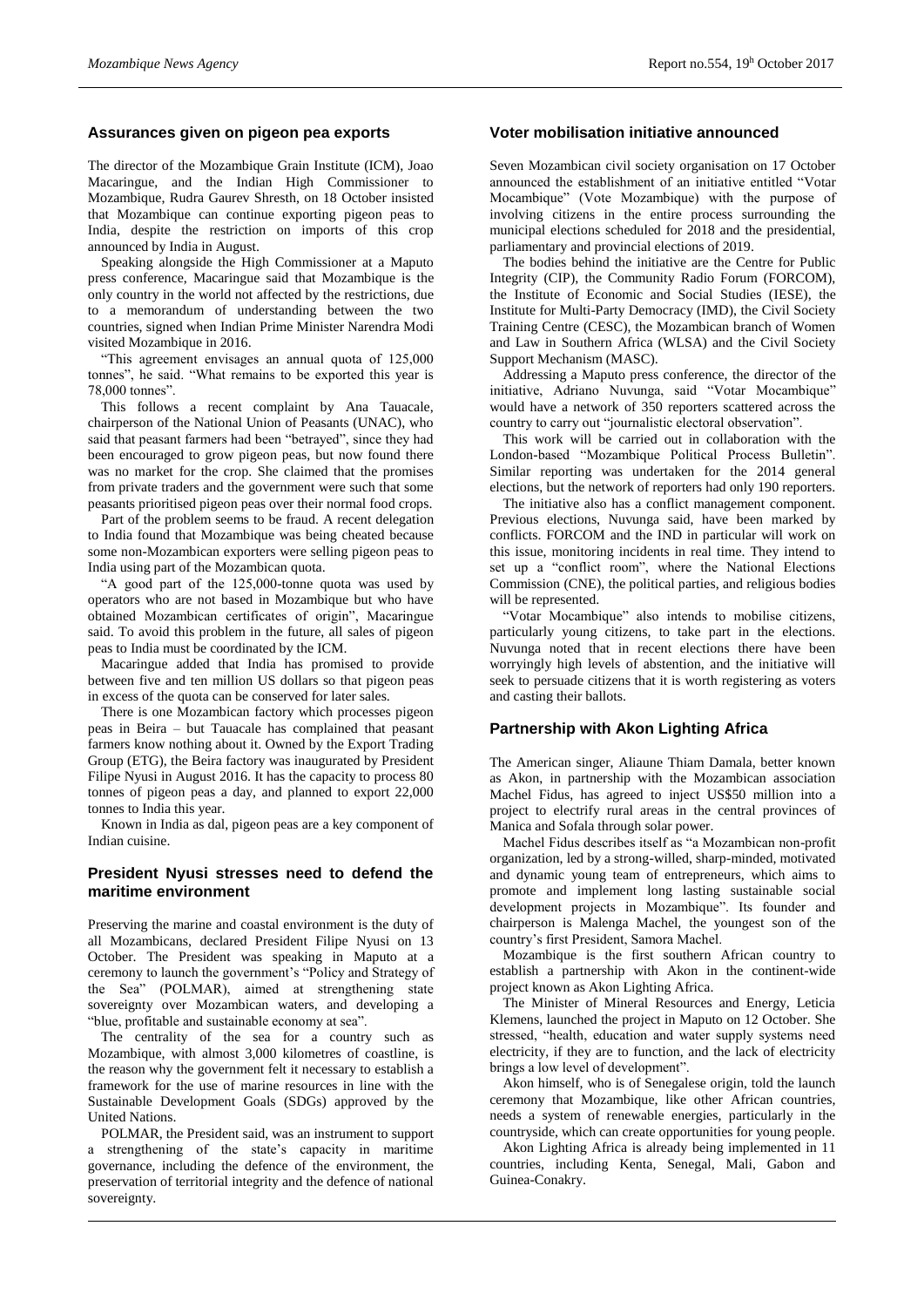#### **Josina Machel sets up NGO to assist victims of violence**

Josina Machel, the daughter of Mozambique's first President, Samora Machel, on 16 October in Maputo launched the Kuhluka Association, a movement that seeks to provide support for women who are the victims of violence.

At the launch ceremony, Josina said Kuhluka will seek to eradicate gender-based violence, and will set up shelters to provide support for the survivors of domestic violence.

The Centres will be established, in a pilot phase, as from 2018 in Maputo city and province. They will provide victims of domestic violence with care free of charge including psychological counselling and therapy, medical services, police protection, and care for any dependent children.

Josina told AIM that the initiative is a way of providing immediate care for the victims of violence. She said that many cases of violence are only discussed inside the home, which does not help eliminate the problem. "We want women to know that they can go to a place where they will be received with care and tenderness, and attended to by doctors and members of the police", she added.

Josina explained that Kuhluka is inspired by a similar movement in the United States, particularly in the city of Phoenix, Arizona. "We have formed partnerships with some refuges and shelters in the United States which have models of how this should work, and how the women should be treated", she said.

Josina herself is a survivor of domestic violence. She was savagely beaten by her boyfriend, businessman Rufino Licuco, in October 2015, and as a result lost her right eye.

In February, a Maputo court found Licuco guilty of the assault and gave him a suspended prison sentence of three years and four months, and ordered him to pay Josina damages of US\$2.8 million. This sentence was widely regarded as lenient: the Machel family had been hoping for a custodial sentence. Recalling the night of the assault, Josina recalled "It was 01.30. I cried out for help. Nobody heard me. Nobody did anything. If someone had appeared, they would have helped me and perhaps saved my sight".

# **Former IPEX general director on trial**

The trial began in Maputo on 12 October of the former general director of the Export Promotion Institute (IPEX), Cecilia Candrinho, charged with abusing her office by awarding the organisation of the Maputo International Trade Fair (FACIM) to a private company without any public tender.

The private company is Santos  $\&$  Rey – Estruturas e Eventos (SR). It ran FACIM between 2012 and 2015, and for its work over this period it received 127 million meticais (about US\$3.2 million, at the exchange rate of the time).

The matter came to the notice of the Administrative Tribunal, the body that inspects the legality of public expenditure. In its opinion on the General State Account for 2014, the Tribunal said, "there was no explanation of the criteria adopted to select the company Santos & Rey". Payment was made to the company, the Tribunal noted, without a contract and simply under a memorandum of understanding.

The excuse for this procedure, the Tribunal said, was that otherwise it would have been impossible to hold FACIM. But the Tribunal found IPEX was unable to indicate "how this company was selected, and reports on the activities it undertook were not presented".

# **Mozambique "can meet zero hunger target"**

The United Nations World Food Programme (WFP) is focusing its support for Mozambique on resilience to climate change and on long-term social protection in order to meet the target of "Zero Hunger" by 2030, the WFP national director for Mozambique, Karine Manente, told a Maputo press conference on 16 October.

She said the WFP is helping the government draw up policies to confront problems of food and nutritional insecurity.

"The plan intends to ensure that people have access to nutritional foodstuffs and held them become more resilient to the climate shocks to which Mozambique is ever more prone", she added.

Speaking at the same press conference, held to mark World Food Day, the representative in Mozambique of the Food and Agriculture Organisation (FAO), Castro Camarada, said that at least 24 per cent of the population – or about 6.5 million people – are still in a situation of food insecurity.

Manente was optimistic that Mozambique is well placed to reach the "Zero Hunger" goal by 2030. She stated that Mozambique had met the first of the Millennium Development Goals (MDGs) which was to cut by half the number of people suffering from hunger between 1990 and 2015.

"It was about 56 per cent, and now it's 24 per cent", she said. "There's an improvement. And with the investment policies that exist, the prospect is that Mozambique can reach zero by 2030. That's the great effort the country is making with the support of the United Nations and other partners".

Camarada urged that actions be directed towards young people in the countryside so that they would become interested in agricultural and livestock activities, including agro-business including marketing and small-scale processing.

#### **European Union investing in renewable energy**

The European Union, through the EU Trust Fund for Africa, plans to invest four million euros (about US\$4.7 million) in a project to promote renewable energies in Mozambique.

The financial close of the project is expected this month. It is named the "Project to Promote Auctions for Renewable Energies" (PROLER), and will be implemented by the French Development Agency (AFD), in partnership with Mozambique's publicly owned electricity company, EDM.

Launching the project in Maputo on 9 October, the Minister of Mineral Resources and Energy, Leticia Klemens, said the initiative covers several actions that should prove determinant for integrating renewable sources into the electricity grid.

EDM chairperson Mateus Magala explained that PROLER will end the direct awarding by the Ministry of concessions for electrification through solar panels. From now on the process will be handled by EDM through public tenders.

With the support of the EU and the AFD, EDM will identify an area that could be electrified through renewable sources of power, and will order studies and hire contractors, by resorting to whoever presents the best technical and financial bids in the tenders.

Magala added that the first power station based on solar power, built-in Mocuba district, in the central province of Zambezia, should begin commercial operations in August 2018. It will generate 40 megawatts, and is expected to improve the quality of electricity provided in Mocuba and other parts of Zambezia.